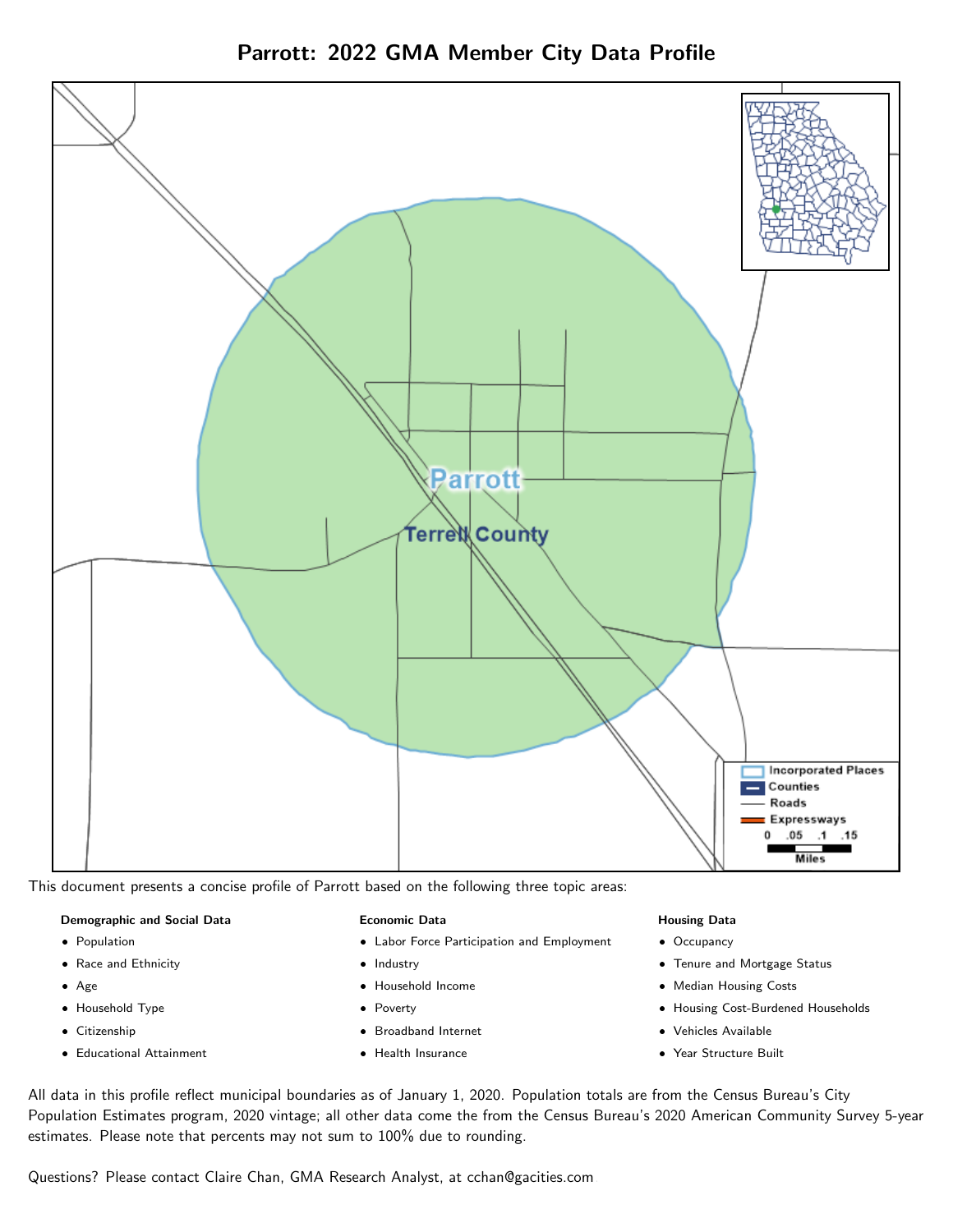### Parrott: Demographic and Social





16% 14% 12% 10% 8% 6% 4% 2% 0% 2% 4% 6% 8% 10% 12% 14% 16%

Source: American Community Survey, 2020 5-year estimates, table B01001 Source: American Community Survey, 2020 5-year estimates, table B11001

**Citizenship** 

# Native Born 100%

Race and Ethnicity



Source: U.S. Census Bureau, City Population Estimates, 2020 vintage Source: American Community Survey, 2020 5-year estimates, table B03002



Family 56%

#### Educational Attainment



Source: American Community Survey, 2020 5-year estimates, table B05002 Source: American Community Survey, 2020 5-year estimates, table B15002

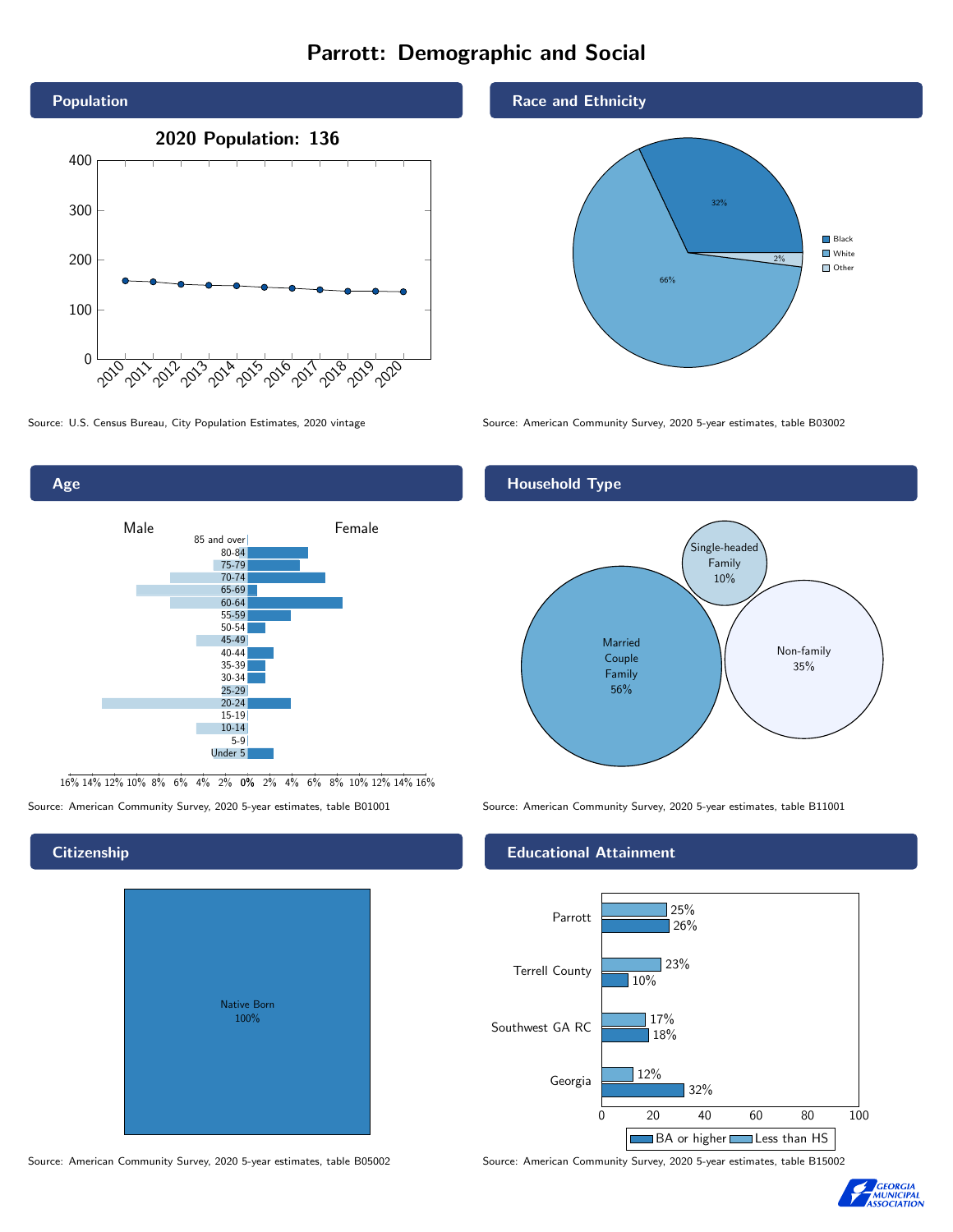#### Parrott: Economic



Source: American Community Survey, 2020 5-year estimates, table B23001 Note: Unemployment rate is based upon the civilian labor force.



Source: American Community Survey, 2020 5-year estimates, tables B19013 and B19025 Source: American Community Survey, 2020 5-year estimates, table B17010

Broadband Internet No 35% Yes 65%

Source: American Community Survey, 2020 5-year estimates, table B28002 Source: American Community Survey, 2020 5-year estimates, table B18135

Industry

| Agriculture, forestry, fishing and hunting, and mining      | 6%    |
|-------------------------------------------------------------|-------|
| Construction                                                | 18%   |
| Manufacturing                                               | 15%   |
| <b>Wholesale Trade</b>                                      | $0\%$ |
| Retail Trade                                                | 9%    |
| Transportation and warehousing, and utilities               | $0\%$ |
| Information                                                 | 6%    |
| Finance and insurance, real estate, rental, leasing         | $0\%$ |
| Professional, scientific, mgt, administrative, waste mgt    | $0\%$ |
| Educational services, and health care and social assistance | 25%   |
| Arts, entertainment, recreation, accommodation, food        | 3%    |
| service                                                     |       |
| Other services, except public administration                | $8\%$ |
| Public administration                                       | 9%    |

Source: American Community Survey, 2020 5-year estimates, table C24030

#### Poverty



#### **Health Insurance**